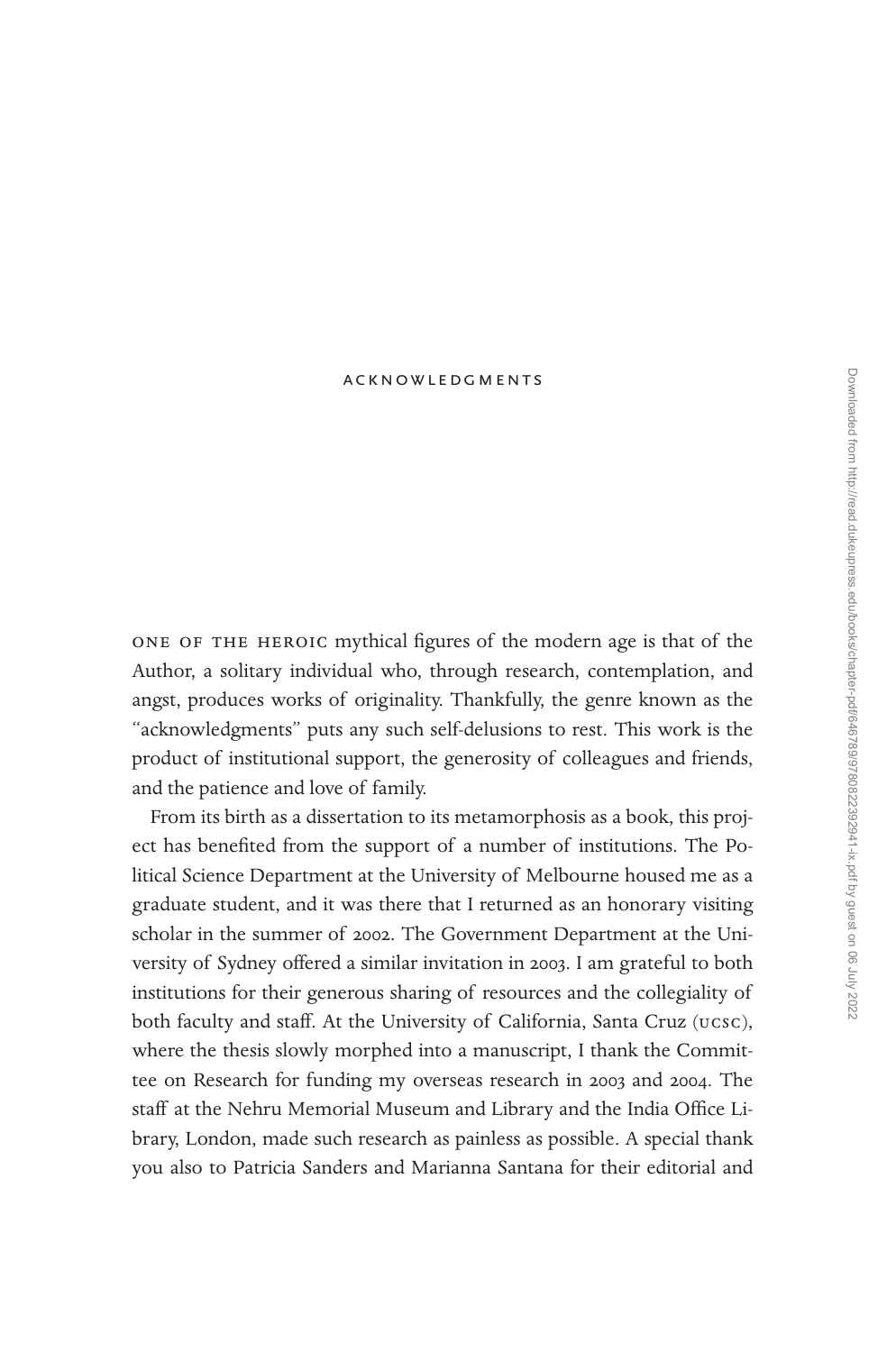formatting assistance. The colloquium series and conferences organized by Cultural Studies, under the directorship of Gail Hershatter and Christopher Connery, offered a source of intellectual support and interdisciplinary conversation. Thanks also to the Duke series editors, George Steinmetz and Julia Adams, for their unfailing support of this project. An earlier version and briefer version of chapter 4 previously appeared in *When World's Collide*, edited by Peter Euben and Karen Bassi (Lanham, Md.: Rowman and Littlefield, 2010), and I am grateful to Rowman and Littlefield for permission to republish here. Finally, I pay homage to one institution that is rarely mentioned in such pages: the café. It is in coffee shops around Sydney, Melbourne, and Santa Cruz that much of this work was written—a heartfelt thanks to them all.

Then there are friends. Thanks to Terry Shakinovsky for her humor, retail therapy, and hospitality, and Robin Archer for our talk-fests in Oxford, as well as a hug and thanks to Lisa, Nicki, and the gang in Kentish Town for making London a home away from home. Wendy Jemmi, the matriarch of the Kentish Town household and my surrogate mother in London, never quite understood why, in my late twenties, I was still at "school." I would like to think if Wendy were alive today she would be persuaded that it was a good idea. Leela Gandhi, Elaine Jefferies, Deborah Kessler, Amanda Macdonald, Pauline Nestor, Fiona Nicol, Kate Price, Haripriya Rangan, and the editorial team of *Postcolonial Studies* all offered support through the early years of this project—most notably, by offering much needed distractions from it.

Alongside old friends I am fortunate enough to be thanking new ones. Radhika Mongia and Daniel Vukovich offered not only friendship, intellectual conversation, and wonderful food, but for someone far away from home, they provided the closest thing to family. To them both I extend my love and thanks. Dinner parties, cafés, and pubs were where I argued, gossiped, exchanged references and writing, shared my enthusiasms with, and inflicted my frustrations on Mark Anderson, Dean Mathiowetz, and Megan Thomas—my work and my life would be poorer without them. The transition from city to small-town life was less lonely and more enjoyable thanks to the friendship, conversations, and intellectual generosity of Noriko Aso, Alan Christy, Annette Clear, James Clifford, Christopher Connery, Tony Crowley, Carla Freccero, Gail Hershatter, Ronnie Lipschutz, Lourdes Matinez-Echazabal, Robert Meister, Helene Moglen, Sheila Namir,